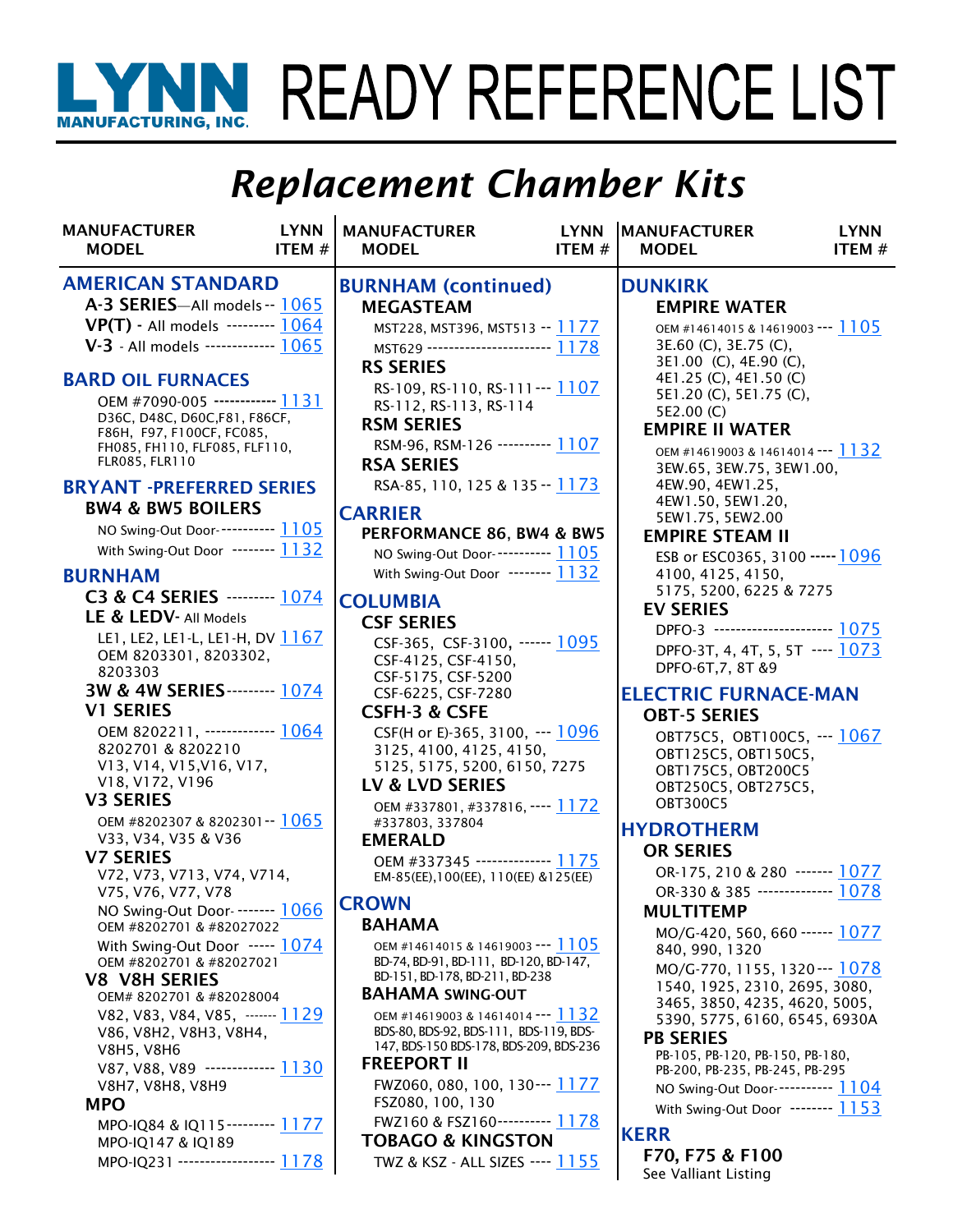| <b>MANUFACTURER</b><br>& MODEL#                                                                                                                                                                                                                                                                                                                                                                                                                                                                                                                                                                                                                                                                                                                                                                                                                                                                                                                                                                                                                                                                                                                      | <b>LYNN</b><br>ITEM# | <b>MANUFACTURER</b><br>& MODEL#                                                                                                                                                                                                                                                                                                                                                                                                                                                                                                                                                                                                                                                                                                                                                                                                                                                                                                                                                                                                                                                                                                                                                                                                                                           | <b>LYNN</b><br>ITEM # |
|------------------------------------------------------------------------------------------------------------------------------------------------------------------------------------------------------------------------------------------------------------------------------------------------------------------------------------------------------------------------------------------------------------------------------------------------------------------------------------------------------------------------------------------------------------------------------------------------------------------------------------------------------------------------------------------------------------------------------------------------------------------------------------------------------------------------------------------------------------------------------------------------------------------------------------------------------------------------------------------------------------------------------------------------------------------------------------------------------------------------------------------------------|----------------------|---------------------------------------------------------------------------------------------------------------------------------------------------------------------------------------------------------------------------------------------------------------------------------------------------------------------------------------------------------------------------------------------------------------------------------------------------------------------------------------------------------------------------------------------------------------------------------------------------------------------------------------------------------------------------------------------------------------------------------------------------------------------------------------------------------------------------------------------------------------------------------------------------------------------------------------------------------------------------------------------------------------------------------------------------------------------------------------------------------------------------------------------------------------------------------------------------------------------------------------------------------------------------|-----------------------|
| <b>LAARS</b><br><b>NEWPORT</b><br>OEM #51-088<br>NP-85, 100 & 110                                                                                                                                                                                                                                                                                                                                                                                                                                                                                                                                                                                                                                                                                                                                                                                                                                                                                                                                                                                                                                                                                    | $\frac{1174}{2}$     | <b>NEW YORKER (continued)</b><br><b>FR SERIES</b><br><b>COMBUSTION CHAMBER KITS</b><br>FR-HGS 98 & 122, ---------- <u>1161</u><br>FR-HGSII 98 & 122                                                                                                                                                                                                                                                                                                                                                                                                                                                                                                                                                                                                                                                                                                                                                                                                                                                                                                                                                                                                                                                                                                                       |                       |
| <b>LENNOX</b><br><b>CONSERVATOR SERIES</b><br>COWB-3, 4&5 --------------- 1105<br>COWB2-3, 4 & 5 ------------ <u>1132</u>                                                                                                                                                                                                                                                                                                                                                                                                                                                                                                                                                                                                                                                                                                                                                                                                                                                                                                                                                                                                                            |                      | OEM #62072001<br>FR-147, 173, 205, 232----- <u>1162</u><br>OEM #62072002<br><b>FLUE BOX KITS</b>                                                                                                                                                                                                                                                                                                                                                                                                                                                                                                                                                                                                                                                                                                                                                                                                                                                                                                                                                                                                                                                                                                                                                                          |                       |
| <b>METROMATIC</b><br>LB/HBSU 84, 100, 120 ------ 1187<br>LB/HBSU 140, 200, 275------ 1188                                                                                                                                                                                                                                                                                                                                                                                                                                                                                                                                                                                                                                                                                                                                                                                                                                                                                                                                                                                                                                                            |                      | FR-HGS 98 &122 ------------ 1164<br>OEM #62072006<br>FR-147 &173------------------1166                                                                                                                                                                                                                                                                                                                                                                                                                                                                                                                                                                                                                                                                                                                                                                                                                                                                                                                                                                                                                                                                                                                                                                                    |                       |
| <b>MILLER/NORDYNE</b><br><b>MOBILE HOME</b><br>CMF, MOC & MGC --------- 1029<br>OEM #901818<br>CMF2 ------------------------- 1141<br>M1/M5 SERIES<br>OEM #903423 --------------- 1141<br>Fits all M1S, M1B & M5S<br><b>MEMCO</b><br><b>SST SERIES</b><br>NO Swing-Out Door- ---------- 1105<br>With Swing-Out Door --------- 1132<br><b>CST-PLUS</b><br>CSTO-3 ---------------------- 1075<br>CSTO-3T, 4, 4T, 5& 5T ------- 1073<br>CSTO-6T, 7, 8T, 9<br><b>NEW YORKER BOILER</b><br>OEM #C11750 ------------- 1103<br>OEM #8203006 ------------ 1173<br>OEM #PC12000 ------------ 1106<br><b>CI-HGS SERIES</b><br>CI-HGS-74B & 101B--------- 1177<br>CI-HGS-129B & 167B<br><b>CLASSIC SERIES</b><br>CLW-3, 4, 5 & 6 ------------ 1 1 3 4<br>CL-3S, 4S, 5S, 6S& 7S<br>OEM #121900 & #8202701<br>CL3-091, 105 & 140 $\cdots$ [] 155<br>CL4-126, 175 & 210<br>CL5-168, 245 & 280<br>OEM #270021 & #270025<br>NO Swing-Out Door- ---------- 1134<br>With Swing-Out Door & ------- 1155<br>Observation Hole on Right Side<br>With Swing-Out Door & ------- 1074<br>Observation Hole on Left Side<br><b>MICROTEK</b><br>3 & 3DV-All Models -------- 1167 |                      | OEM #62072008<br><b>NY SERIES</b><br>NY-124-1, NY-151-1 -------- <u>1106</u><br>NY-168-1, NY-194-1, NY-224-1<br><b>AP SERIES</b><br>AP-490, AP-510, ------------1103<br>AP-590 AP-670, AP-690,<br>AP-790, APD-96<br>AP-780, AP-840, ------------1106<br>AP-890, AP-1160<br><b>AP-U SERIES</b><br>AP-490U, AP-590U, -------- 1173<br>AP-690U, AP-790U<br><b>S or KD SERIES</b><br>97-AP, 107-AP, 118-AP ------ <u>1103</u><br>131-AP, 154-AP ----------------------- <u>1106</u><br>114-AP, 122-AP, 132-AP 142-AP,<br>165-AP, 176-AP, 193-AP, 203-AP,<br>222-AP, 230-AP, 500, 580, 660,<br>720, 840, 990<br><b>PH SERIES</b><br>PH-132, PH-142, PH-154 --------- 1106<br>PH-165, PH-176, PH-203, PH-222,<br>PH-230, CPH-165, CPH-176<br><b>OS SERIES</b><br>$OS-123-1$ & 140-1-----------1103<br>OS-101-1, 113, 120-1 ------ <u>1106</u><br>122, 132, 142, 143-1,<br>161-1, 165, 170-1, 191-1, 222<br><b>UCG SERIES</b><br>UGC-100-------------------------- 1103<br>UCG-100, 125, 125-1 ------ <u>1106</u><br>140, 150-1, 154-1, 164,<br>170, 189-1<br><b>WH SERIES</b><br>WH-132, WH-142, ---------- <u>1</u> 106<br>WH-154, WH-165, WH-176<br><b>OLSEN BOILERS</b><br>------------------------- 1096<br><b>OSFH</b><br>OSFH-365, 3100, 3125,<br>4100, 4125, 4150, 5125, |                       |
| OEM 8203301, 8203302,<br>8203303                                                                                                                                                                                                                                                                                                                                                                                                                                                                                                                                                                                                                                                                                                                                                                                                                                                                                                                                                                                                                                                                                                                     |                      | 5175, 5200, 6150, 6225,<br>& 7275                                                                                                                                                                                                                                                                                                                                                                                                                                                                                                                                                                                                                                                                                                                                                                                                                                                                                                                                                                                                                                                                                                                                                                                                                                         |                       |

 $\overline{\phantom{a}}$ 

RKER (continued) **ION CHAMBER KITS** 8 & 122, ----------[1161](https://www.lynnmfg.com/wp-content/uploads/spec/Specification-Sheet-1161.pdf) 98 & 122 072001 73, 205, 232-----<u>[1162](https://www.lynnmfg.com/wp-content/uploads/spec/Specification-Sheet-1162.pdf)</u> 072002 8 &122 -------------[1164](https://www.lynnmfg.com/wp-content/uploads/spec/Specification-Sheet-1164.pdf) 072006 173-------------------[1166](https://www.lynnmfg.com/wp-content/uploads/spec/Specification-Sheet-1166.pdf) 072008 , NY-151-1 -------- [1106](https://www.lynnmfg.com/wp-content/uploads/spec/Specification-Sheet-1106.pdf) NY-194-1, NY-224-1 AP-490, AP-510, ------------[1103](https://www.lynnmfg.com/wp-content/uploads/spec/Specification-Sheet-1103.pdf) AP-590 AP-670, AP-690, APD-96 AP-780, AP-840, ------------[1106](https://www.lynnmfg.com/wp-content/uploads/spec/Specification-Sheet-1106.pdf) AP-1160 AP-590U, --------<u>[1173](https://www.lynnmfg.com/wp-content/uploads/spec/Specification-Sheet-1173.pdf)</u> AP-790U SERIES 07-AP, 118-AP ------<u>11</u>03 131-AP, 154-AP -----------------------[1106](https://www.lynnmfg.com/wp-content/uploads/spec/Specification-Sheet-1106.pdf) 2-AP, 132-AP 142-AP, 6-AP, 193-AP, 203-AP, 222-AP, 230-AP, 500, 580, 660, PH-132, PH-142, PH-154 ---------- [1106](https://www.lynnmfg.com/wp-content/uploads/spec/Specification-Sheet-1106.pdf) PH-165, PH-176, PH-203 ,PH-222, H-165, CPH-176 OS-123-1 & 140-1-----------[1103](https://www.lynnmfg.com/wp-content/uploads/spec/Specification-Sheet-1103.pdf) , 113, 120-1 ----- [1106](https://www.lynnmfg.com/wp-content/uploads/spec/Specification-Sheet-1106.pdf) 122, 132, 142, 143-1, 161-1, 165, 170-1, 191-1, 222 --------------------------- [1103](https://www.lynnmfg.com/wp-content/uploads/spec/Specification-Sheet-1103.pdf) , 125, 125-1 ------11<mark>06</mark> 1, 154-1, 164, WH-142, ----------[1106](https://www.lynnmfg.com/wp-content/uploads/spec/Specification-Sheet-1106.pdf) WH-165, WH-176 ILERS  $#$  ITEM  $#$  $& \text{MODEL} \#$  ITEM  $\#$ OLSEN/AIRCO FURNACES OEM #9200C, #28562 -----[1158](https://www.lynnmfg.com/wp-content/uploads/spec/Specification-Sheet-1158.pdf) & #8823B1 Firepot BCL-120(S)(ST), 145(S)(ST) BFL-120, 120T, 145 & 145T HTL-100B/C & WTL-100 ONEIDA ROYAL **PEERLESS** #50765 SC/SCT **PENNCO** 5K2.00(C) PUREPRO REZNOR

L-HO-145DA4 -------------- [1158](https://www.lynnmfg.com/wp-content/uploads/spec/Specification-Sheet-1158.pdf) L-HO-145DA5 EC/ECT - All models OEM #50661, #50768, --- [1093](https://www.lynnmfg.com/wp-content/uploads/spec/Specification-Sheet-1093.pdf) EC-03, EC-04, EC-05, EC-06 ECT-03, ECT-04, ECT-05, ECT-06, CC4028, EC3002 JO/JOT - All models OEM #50661, #CC-3025-- [1067](https://www.lynnmfg.com/wp-content/uploads/spec/Specification-Sheet-1067.pdf) JO-3, JO-35, JO-4, JO-45, JO-5, JO-6, JO-75, JOT-3, JOT-35, JOT-4, JOT-45, JOT-5, JOT-6, JOT-75, TWO75, TW100, TW125, TW150, TW175, TW200, TW250, TW275, TW300 OEM #50768 & #50765--- [1179](https://www.lynnmfg.com/wp-content/uploads/spec/Specification-Sheet-1179.pdf) SC-05, SC-06, SC-07, SC-08, SC-09, SC-10, SCT-05, SCT-06, SCT-07, SCT-08, SCT-09, SCT-10 WB, WV & WB/WV OEM #50795 & 50794 ------- [1071](https://www.lynnmfg.com/wp-content/uploads/spec/Specification-Sheet-1071.pdf) Fits WB, WV, WV-DV & WBV WB-03, WB-04, WB-05

MANUFACTURER LYNN

#### KEYSTONE WATER

3K.60(C), 3K.75(C), ---------- [1105](https://www.lynnmfg.com/wp-content/uploads/spec/Specification-Sheet-1105.pdf) 3K.100(C), 4K.90(C), 4K1.25(C), 4K1.50(C), 5K1.20(C), 5K1.75(C),

### KSC STEAM

KSC0365S, KSC3100S -------- [1096](https://www.lynnmfg.com/wp-content/uploads/spec/Specification-Sheet-1096.pdf) KSC4100S, KSC4125S KSC4150S, KSC5175S KSC5200S, KSC6225S, KSC7275S

ADVANTAGE

AO(T)-3, 4 & 5 -------------- [1155](https://www.lynnmfg.com/wp-content/uploads/spec/Specification-Sheet-1155.pdf)

RA & RAD Waste Oil Heaters 110, 140,150, 235, 250, 350 1889

#### **SEARS**

KENMORE 44 94413(C), 94414(C), ------ [1105](https://www.lynnmfg.com/wp-content/uploads/spec/Specification-Sheet-1105.pdf) 94415(C), 94423(C), 94424(C), 94425(C) 94433(C), 94434(C), 94435(C)